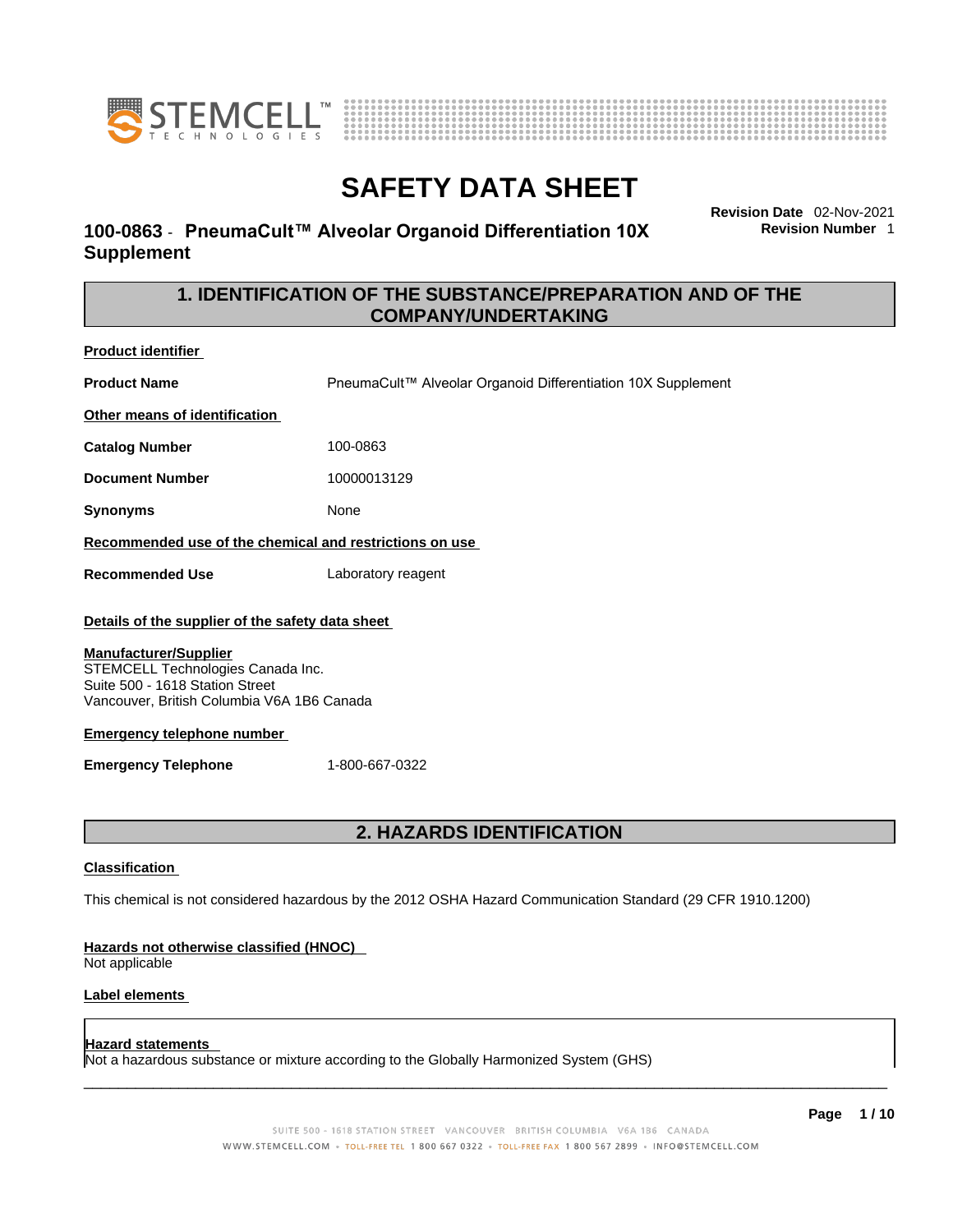



# \_\_\_\_\_\_\_\_\_\_\_\_\_\_\_\_\_\_\_\_\_\_\_\_\_\_\_\_\_\_\_\_\_\_\_\_\_\_\_\_\_\_\_\_\_\_\_\_\_\_\_\_\_\_\_\_\_\_\_\_\_\_\_\_\_\_\_\_\_\_\_\_\_\_\_\_\_\_\_\_\_\_\_\_\_\_\_\_\_\_\_\_\_ **Revision Date** 02-Nov-2021 **100-0863** - **PneumaCult™ Alveolar Organoid Differentiation 10X Supplement**

The product contains no substances which at their given concentration, are considered to be hazardous to health.

**Appearance** Clear **Physical state** Liquid **Odor** No data available

**Revision Number** 1

**Other Information**  Not applicable

**Unknown acute toxicity** 50.0000004 % of the mixtureconsists of ingredient(s) of unknown toxicity 50.0000004 % of the mixture consists of ingredient(s) of unknown acute oral toxicity  $50.0000004$  % of the mixture consists of ingredient(s) of unknown acute dermal toxicity 50.0000004 % of the mixture consists of ingredient(s) of unknown acute inhalation toxicity (gas) 50.0000004 % of the mixture consists of ingredient(s) of unknown acute inhalation toxicity (vapor) 50.0000004 % of the mixture consists of ingredient(s) of unknown acute inhalation toxicity (dust/mist)

## **3. COMPOSITION/INFORMATION ON INGREDIENTS**

### **Substance**

Not applicable.

### **Mixture**

Not a hazardous substance or mixture according to the Globally Harmonized System (GHS)

\*The exact percentage (concentration) ofcomposition has been withheld as a trade secret.

## **4. FIRST AID MEASURES**

### **Description of first aid measures**

| <b>Inhalation</b>   | Remove to fresh air.                                                                                                    |
|---------------------|-------------------------------------------------------------------------------------------------------------------------|
| Eye contact         | Rinse thoroughly with plenty of water for at least 15 minutes, lifting lower and upper eyelids.<br>Consult a physician. |
| <b>Skin contact</b> | Wash skin with soap and water.                                                                                          |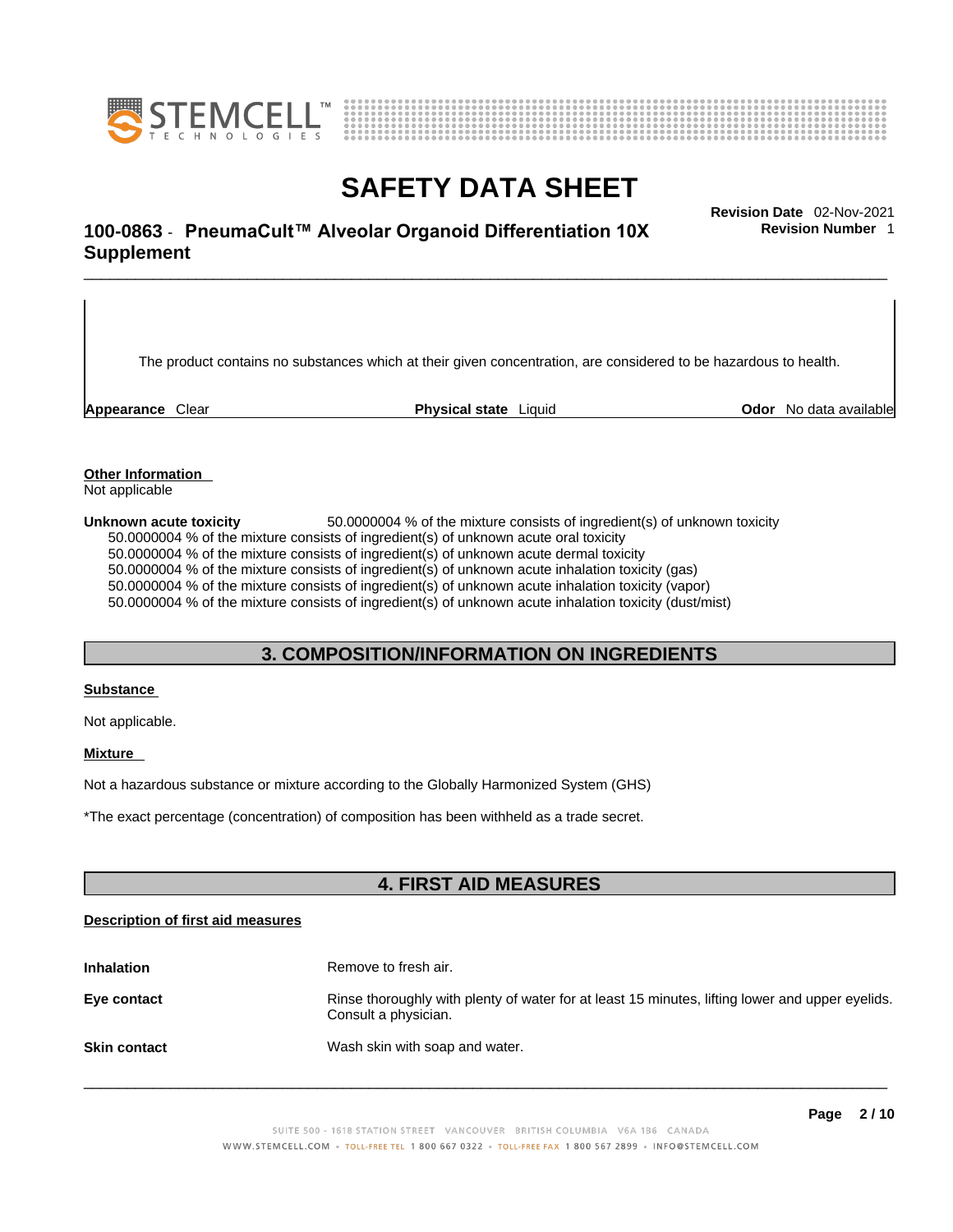



# \_\_\_\_\_\_\_\_\_\_\_\_\_\_\_\_\_\_\_\_\_\_\_\_\_\_\_\_\_\_\_\_\_\_\_\_\_\_\_\_\_\_\_\_\_\_\_\_\_\_\_\_\_\_\_\_\_\_\_\_\_\_\_\_\_\_\_\_\_\_\_\_\_\_\_\_\_\_\_\_\_\_\_\_\_\_\_\_\_\_\_\_\_ **Revision Date** 02-Nov-2021 **100-0863** - **PneumaCult™ Alveolar Organoid Differentiation 10X Supplement**

**Ingestion** Clean mouth with water and drink afterwards plenty of water. **Most important symptoms and effects, both acute and delayed Symptoms** No information available. **Indication of any immediate medical attention and special treatment needed Note to physicians** Treat symptomatically. **5. FIRE-FIGHTING MEASURES Suitable Extinguishing Media** Use extinguishing measures that are appropriate to local circumstances and the surrounding environment. **Unsuitable extinguishing media** CAUTION: Use of water spray when fighting fire may be inefficient. **Specific hazards arising from the chemical** No information available. **Explosion data Sensitivity to Mechanical Impact** None. **Sensitivity to Static Discharge** None. **Special protective equipment for fire-fighters** Firefighters should wear self-contained breathing apparatus and full firefighting turnout gear. Use personal protection equipment. **6. ACCIDENTAL RELEASE MEASURES Personal precautions, protective equipment and emergency procedures Personal precautions** Ensure adequate ventilation.

**Environmental precautions** See Section 12 for additional Ecological Information.

## **Methods and material for containment and cleaning up**

**Methods for containment** Prevent further leakage or spillage if safe to do so.

**Environmental precautions** 

 $\_$  ,  $\_$  ,  $\_$  ,  $\_$  ,  $\_$  ,  $\_$  ,  $\_$  ,  $\_$  ,  $\_$  ,  $\_$  ,  $\_$  ,  $\_$  ,  $\_$  ,  $\_$  ,  $\_$  ,  $\_$  ,  $\_$  ,  $\_$  ,  $\_$  ,  $\_$  ,  $\_$  ,  $\_$  ,  $\_$  ,  $\_$  ,  $\_$  ,  $\_$  ,  $\_$  ,  $\_$  ,  $\_$  ,  $\_$  ,  $\_$  ,  $\_$  ,  $\_$  ,  $\_$  ,  $\_$  ,  $\_$  ,  $\_$  ,

**Revision Number** 1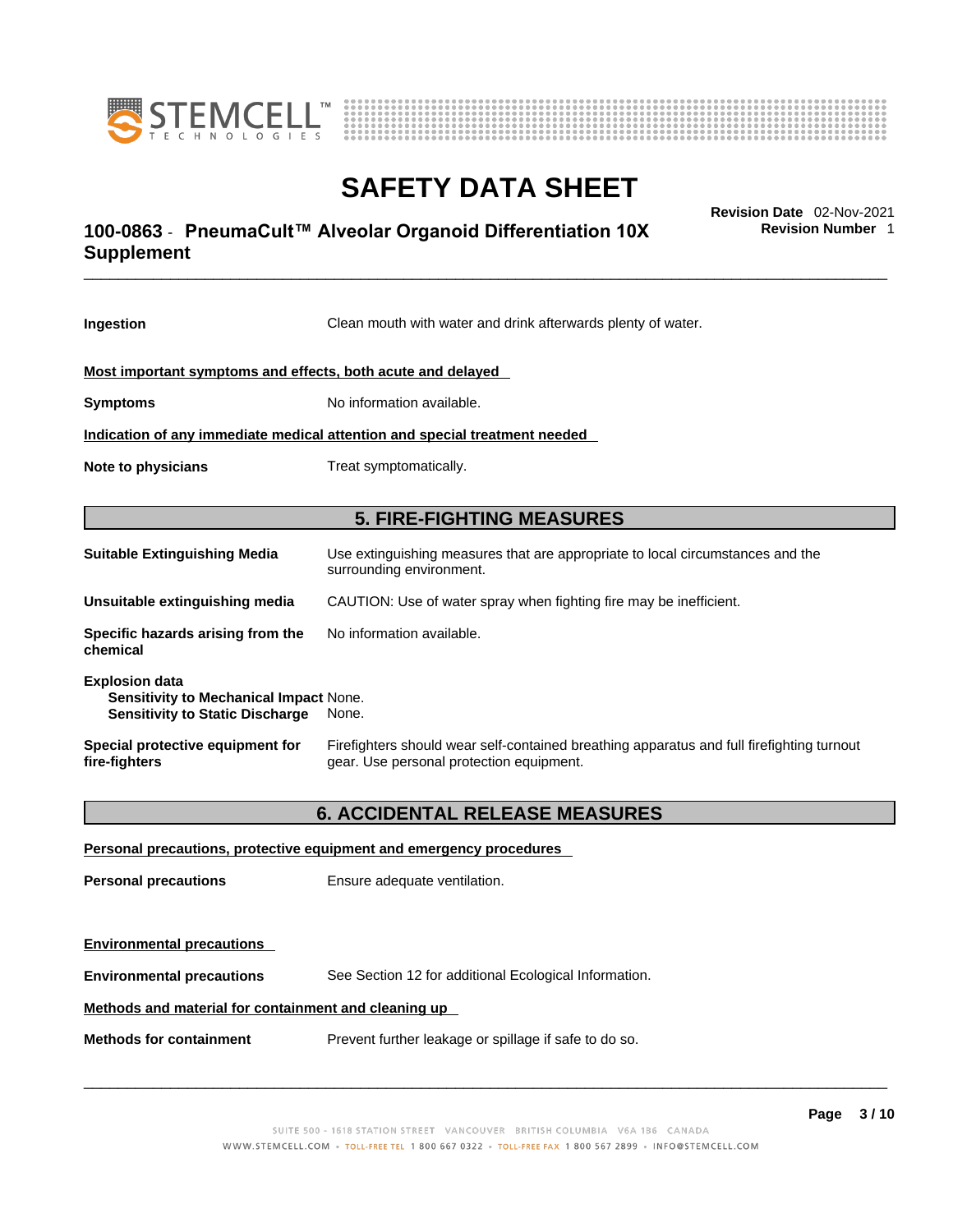



# \_\_\_\_\_\_\_\_\_\_\_\_\_\_\_\_\_\_\_\_\_\_\_\_\_\_\_\_\_\_\_\_\_\_\_\_\_\_\_\_\_\_\_\_\_\_\_\_\_\_\_\_\_\_\_\_\_\_\_\_\_\_\_\_\_\_\_\_\_\_\_\_\_\_\_\_\_\_\_\_\_\_\_\_\_\_\_\_\_\_\_\_\_ **Revision Date** 02-Nov-2021 **100-0863** - **PneumaCult™ Alveolar Organoid Differentiation 10X Supplement**

**Revision Number** 1

| Methods for cleaning up         | Pick up and transfer to properly labeled containers.                                 |
|---------------------------------|--------------------------------------------------------------------------------------|
| Prevention of secondary hazards | Clean contaminated objects and areas thoroughly observing environmental regulations. |

## **7. HANDLING AND STORAGE**

| <b>FIGURIOUS IOI SAIG HAHUIHIY</b>                           |                                                                                     |  |
|--------------------------------------------------------------|-------------------------------------------------------------------------------------|--|
| Advice on safe handling                                      | Handle in accordance with good industrial hygiene and safety practice.              |  |
| Conditions for safe storage, including any incompatibilities |                                                                                     |  |
| <b>Storage Conditions</b>                                    | Store in accordance with information listed on the Product Information Sheet (PIS). |  |

## **8. EXPOSURE CONTROLS/PERSONAL PROTECTION**

### **Control parameters**

**Precautions for safe handling**

**Exposure Limits** This product, as supplied, does not contain any hazardous materials with occupational exposure limits established by the region specific regulatory bodies.

### **Appropriate engineering controls**

| <b>Engineering controls</b> | Showers              |
|-----------------------------|----------------------|
|                             | Eyewash stations     |
|                             | Ventilation systems. |

**Eye/face protection** No special protective equipment required.

**Individual protection measures, such as personal protective equipment**

**Skin and body protection** No special protective equipment required.

# **Respiratory protection** No protective equipment is needed under normal use conditions. If exposure limits are exceeded or irritation is experienced, ventilation and evacuation may be required.

**Other protection** This product contains material derived from human plasma. Donors have been tested and found negative for HIV-1 and -2, hepatitis B, and hepatitis C prior to donation. However, this product should be considered potentially infectious. Use controls and personal protection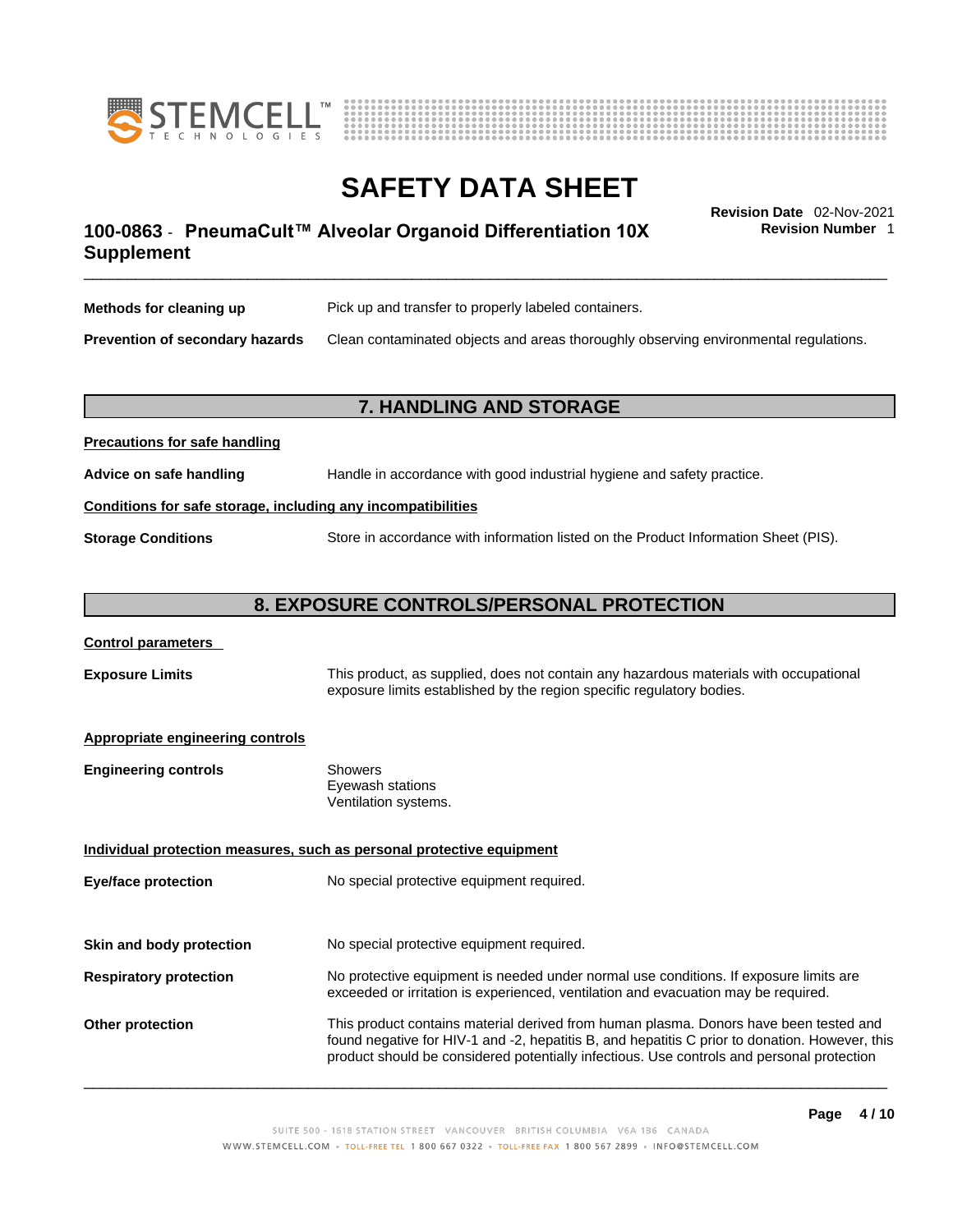



# \_\_\_\_\_\_\_\_\_\_\_\_\_\_\_\_\_\_\_\_\_\_\_\_\_\_\_\_\_\_\_\_\_\_\_\_\_\_\_\_\_\_\_\_\_\_\_\_\_\_\_\_\_\_\_\_\_\_\_\_\_\_\_\_\_\_\_\_\_\_\_\_\_\_\_\_\_\_\_\_\_\_\_\_\_\_\_\_\_\_\_\_\_ **Revision Date** 02-Nov-2021 **100-0863** - **PneumaCult™ Alveolar Organoid Differentiation 10X Supplement**

**Revision Number** 1

appropriate for biohazardous infectious materials, as described in: Canadian Biosafety Standards and Guidelines (CBSG), Second Edition.

**General hygiene considerations** Handle in accordance with good industrial hygiene and safety practice.

## **9. PHYSICAL AND CHEMICAL PROPERTIES**

#### **Information on basic physical and chemical properties**

| <b>Physical state</b>            | Liquid                   |                  |
|----------------------------------|--------------------------|------------------|
| Appearance                       | Clear                    |                  |
| Color                            | light orange             |                  |
| Odor                             | No data available        |                  |
| <b>Odor threshold</b>            | No data available        |                  |
| <b>Property</b>                  | <b>Values</b>            | Remarks • Method |
| pH                               | No data available        | None known       |
| Melting point / freezing point   | No data available        | None known       |
| Boiling point / boiling range    | No data available        | None known       |
| <b>Flash point</b>               | No data available        | None known       |
| <b>Evaporation rate</b>          | No data available        | None known       |
| <b>Flammability (solid, gas)</b> | No data available        | None known       |
| <b>Flammability Limit in Air</b> |                          | None known       |
| <b>Upper flammability limit:</b> | No data available        |                  |
| Lower flammability limit:        | No data available        |                  |
| Vapor pressure                   | No data available        | None known       |
| <b>Vapor density</b>             | No data available        | None known       |
| <b>Relative density</b>          | No data available        | None known       |
| <b>Water solubility</b>          | No data available        | None known       |
| Solubility in other solvents     | No data available        | None known       |
| <b>Partition coefficient</b>     | No data available        | None known       |
| <b>Autoignition temperature</b>  | No data available        | None known       |
| <b>Decomposition temperature</b> | No data available        | None known       |
| <b>Kinematic viscosity</b>       | No data available        | None known       |
| <b>Dynamic viscosity</b>         | No data available        | None known       |
| <b>Explosive properties</b>      | No data available        |                  |
| <b>Oxidizing properties</b>      | No information available |                  |
| <b>Other Information</b>         |                          |                  |
| <b>Softening point</b>           | No information available |                  |
| <b>Molecular weight</b>          | No information available |                  |
| <b>Molecular formula</b>         | No information available |                  |
| <b>VOC Content (%)</b>           | No information available |                  |
| <b>Liquid Density</b>            | No information available |                  |
| <b>Bulk density</b>              | No information available |                  |

## **Remarks • Method Physical available 12 Contract Available Available Available Available Available Available Available Available**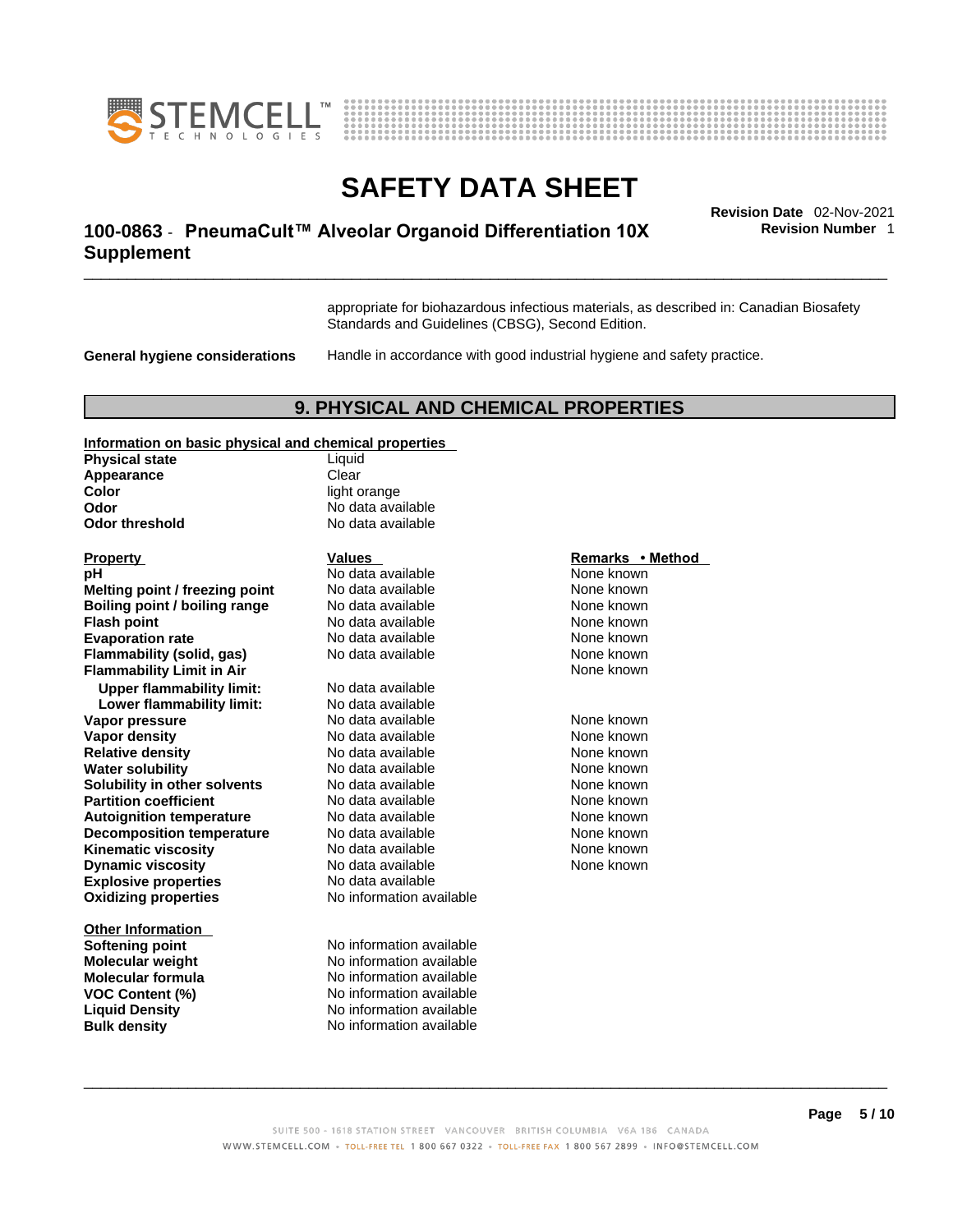



# \_\_\_\_\_\_\_\_\_\_\_\_\_\_\_\_\_\_\_\_\_\_\_\_\_\_\_\_\_\_\_\_\_\_\_\_\_\_\_\_\_\_\_\_\_\_\_\_\_\_\_\_\_\_\_\_\_\_\_\_\_\_\_\_\_\_\_\_\_\_\_\_\_\_\_\_\_\_\_\_\_\_\_\_\_\_\_\_\_\_\_\_\_ **Revision Date** 02-Nov-2021 **100-0863** - **PneumaCult™ Alveolar Organoid Differentiation 10X Supplement**

**Revision Number** 1

|                                    | <b>10. STABILITY AND REACTIVITY</b>                                               |
|------------------------------------|-----------------------------------------------------------------------------------|
| <b>Reactivity</b>                  | No information available.                                                         |
| <b>Chemical stability</b>          | Stable under recommended transport or storage conditions.                         |
| Possibility of hazardous reactions | None under normal processing.                                                     |
| <b>Conditions to avoid</b>         | None known based on information supplied.                                         |
| Incompatible materials             | None known based on information supplied.                                         |
|                                    | <b>Hazardous decomposition products</b> None known based on information supplied. |

**11. TOXICOLOGICAL INFORMATION** 

## **Information on likely routes of exposure**

**Symptoms** No information available.

| <b>Product Information</b> |                                                                              |  |
|----------------------------|------------------------------------------------------------------------------|--|
| <b>Inhalation</b>          | Specific test data for the substance or mixture is not available.            |  |
| Eye contact                | Specific test data for the substance or mixture is not available.            |  |
| <b>Skin contact</b>        | Specific test data for the substance or mixture is not available.            |  |
| Ingestion                  | Specific test data for the substance or mixture is not available.            |  |
|                            | Symptoms related to the physical, chemical and toxicological characteristics |  |
|                            |                                                                              |  |

## **Numerical measures of toxicity**

## **Acute toxicity**

**Unknown acute toxicity** 50.0000004 % of the mixtureconsists of ingredient(s) of unknown toxicity 50.0000004 % of the mixture consists of ingredient(s) of unknown acute oral toxicity 50.0000004 % of the mixture consists of ingredient(s) of unknown acute dermal toxicity 50.0000004 % of the mixture consists of ingredient(s) of unknown acute inhalation toxicity (gas) 50.0000004 % of the mixture consists of ingredient(s) of unknown acute inhalation toxicity (vapor) 50.0000004 % of the mixture consists of ingredient(s) of unknown acute inhalation toxicity (dust/mist) Product Information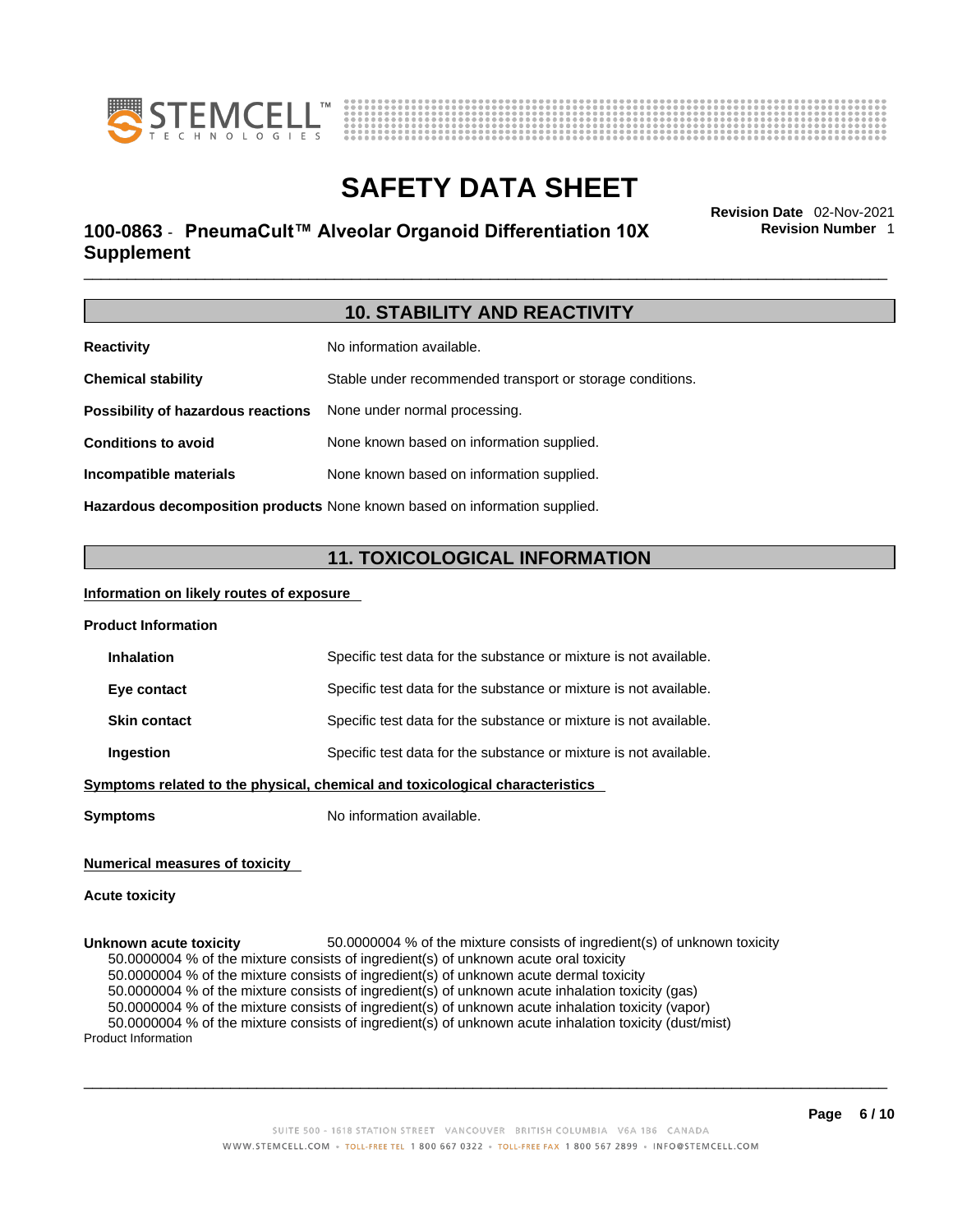



# \_\_\_\_\_\_\_\_\_\_\_\_\_\_\_\_\_\_\_\_\_\_\_\_\_\_\_\_\_\_\_\_\_\_\_\_\_\_\_\_\_\_\_\_\_\_\_\_\_\_\_\_\_\_\_\_\_\_\_\_\_\_\_\_\_\_\_\_\_\_\_\_\_\_\_\_\_\_\_\_\_\_\_\_\_\_\_\_\_\_\_\_\_ **Revision Date** 02-Nov-2021 **100-0863** - **PneumaCult™ Alveolar Organoid Differentiation 10X Supplement**

**Revision Number** 1

**Delayed and immediate effects as well as chronic effects from short and long-term exposure**

| <b>Skin corrosion/irritation</b>                                | No information available.                               |
|-----------------------------------------------------------------|---------------------------------------------------------|
| <b>Product Information</b>                                      |                                                         |
| Serious eye damage/eye irritation<br><b>Product Information</b> | No information available.                               |
| Respiratory or skin sensitization<br><b>Product Information</b> | No information available.                               |
| Germ cell mutagenicity<br><b>Product Information</b>            | No information available.                               |
| Carcinogenicity                                                 | No information available.                               |
| <b>Reproductive toxicity</b>                                    | No information available.<br><b>Product Information</b> |
|                                                                 |                                                         |
| <b>STOT - single exposure</b>                                   | No information available.<br><b>Product Information</b> |
|                                                                 |                                                         |
| <b>STOT - repeated exposure</b>                                 | No information available.<br><b>Product Information</b> |
|                                                                 |                                                         |
| <b>Aspiration hazard</b>                                        | No information available.                               |

## **12. ECOLOGICAL INFORMATION**

| <b>Ecotoxicity</b>                   |                                    |  |
|--------------------------------------|------------------------------------|--|
| <b>Product Information</b>           |                                    |  |
| <b>Persistence and degradability</b> | No information available.          |  |
| <b>Bioaccumulation</b>               | There is no data for this product. |  |
| Other adverse effects                | No information available.          |  |

## **13. DISPOSAL CONSIDERATIONS**

 $\_$  ,  $\_$  ,  $\_$  ,  $\_$  ,  $\_$  ,  $\_$  ,  $\_$  ,  $\_$  ,  $\_$  ,  $\_$  ,  $\_$  ,  $\_$  ,  $\_$  ,  $\_$  ,  $\_$  ,  $\_$  ,  $\_$  ,  $\_$  ,  $\_$  ,  $\_$  ,  $\_$  ,  $\_$  ,  $\_$  ,  $\_$  ,  $\_$  ,  $\_$  ,  $\_$  ,  $\_$  ,  $\_$  ,  $\_$  ,  $\_$  ,  $\_$  ,  $\_$  ,  $\_$  ,  $\_$  ,  $\_$  ,  $\_$  ,

### **Waste treatment methods**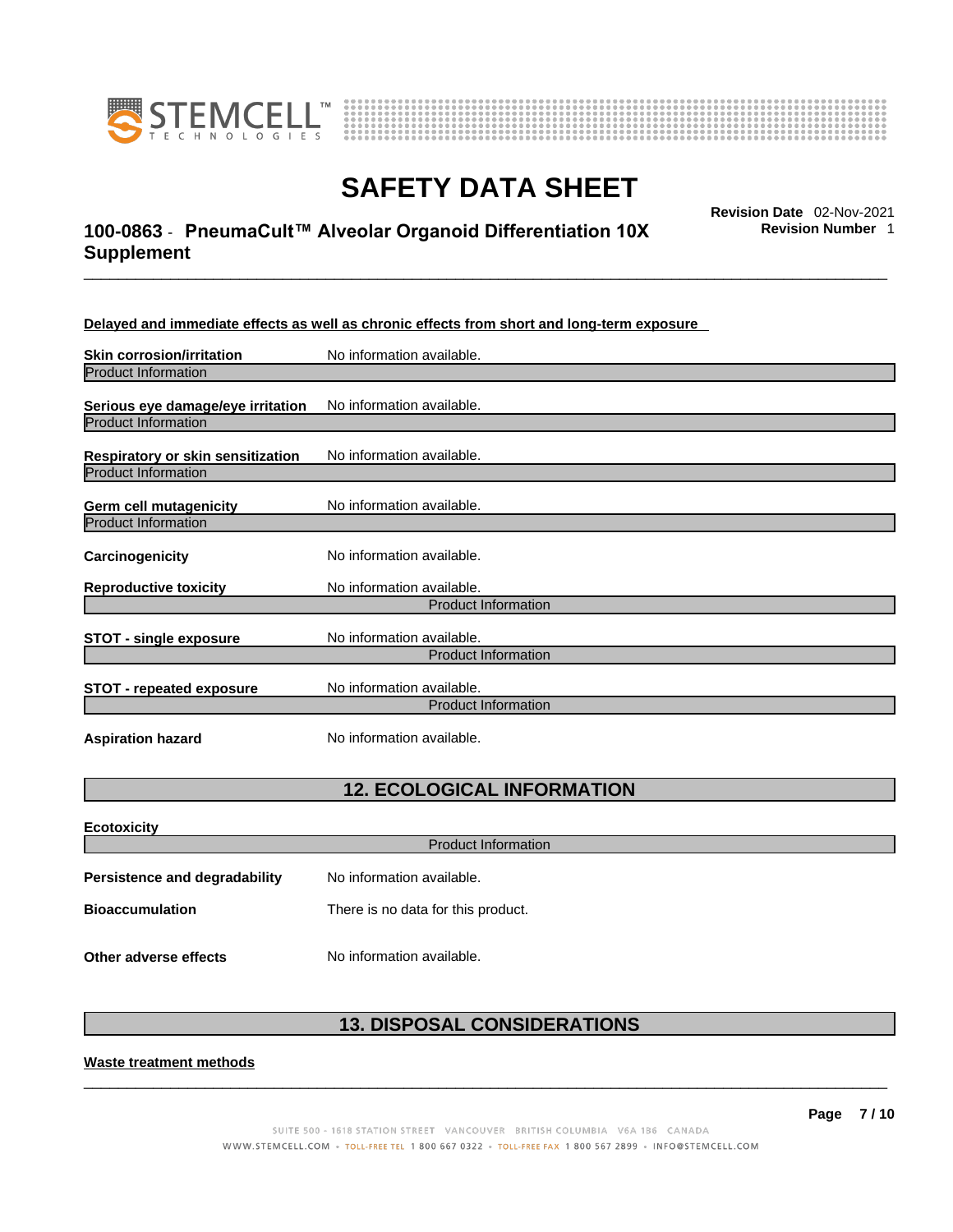



# \_\_\_\_\_\_\_\_\_\_\_\_\_\_\_\_\_\_\_\_\_\_\_\_\_\_\_\_\_\_\_\_\_\_\_\_\_\_\_\_\_\_\_\_\_\_\_\_\_\_\_\_\_\_\_\_\_\_\_\_\_\_\_\_\_\_\_\_\_\_\_\_\_\_\_\_\_\_\_\_\_\_\_\_\_\_\_\_\_\_\_\_\_ **Revision Date** 02-Nov-2021 **100-0863** - **PneumaCult™ Alveolar Organoid Differentiation 10X Supplement**

**Revision Number** 1

| Waste from residues/unused    | Dispose of in accordance with local regulations. Dispose of waste in accordance with |
|-------------------------------|--------------------------------------------------------------------------------------|
| products                      | environmental legislation.                                                           |
| <b>Contaminated packaging</b> | Do not reuse empty containers.                                                       |

## **14. TRANSPORT INFORMATION**

| <b>DOT</b>  | Not regulated |
|-------------|---------------|
| <b>TDG</b>  | Not regulated |
| <b>MEX</b>  | Not regulated |
| ICAO (air)  | Not regulated |
| <b>IATA</b> | Not regulated |
| <b>IMDG</b> | Not regulated |
| <b>RID</b>  | Not regulated |
| <b>ADR</b>  | Not regulated |
| <b>ADN</b>  | Not regulated |

## **15. REGULATORY INFORMATION**

| International Inventories |                 |  |
|---------------------------|-----------------|--|
| <b>TSCA</b>               | Does not comply |  |
| <b>DSL/NDSL</b>           | Does not comply |  |
| <b>EINECS/ELINCS</b>      | Does not comply |  |
| <b>ENCS</b>               | Does not comply |  |
| <b>IECSC</b>              | Does not comply |  |
| <b>KECL</b>               | Does not comply |  |
| <b>PICCS</b>              | Does not comply |  |
| <b>AICS</b>               | Does not comply |  |
|                           |                 |  |

 **Legend:** 

 **TSCA** - United States Toxic Substances Control Act Section 8(b) Inventory

 **DSL/NDSL** - Canadian Domestic Substances List/Non-Domestic Substances List

 **EINECS/ELINCS** - European Inventory of Existing Chemical Substances/European List of Notified Chemical Substances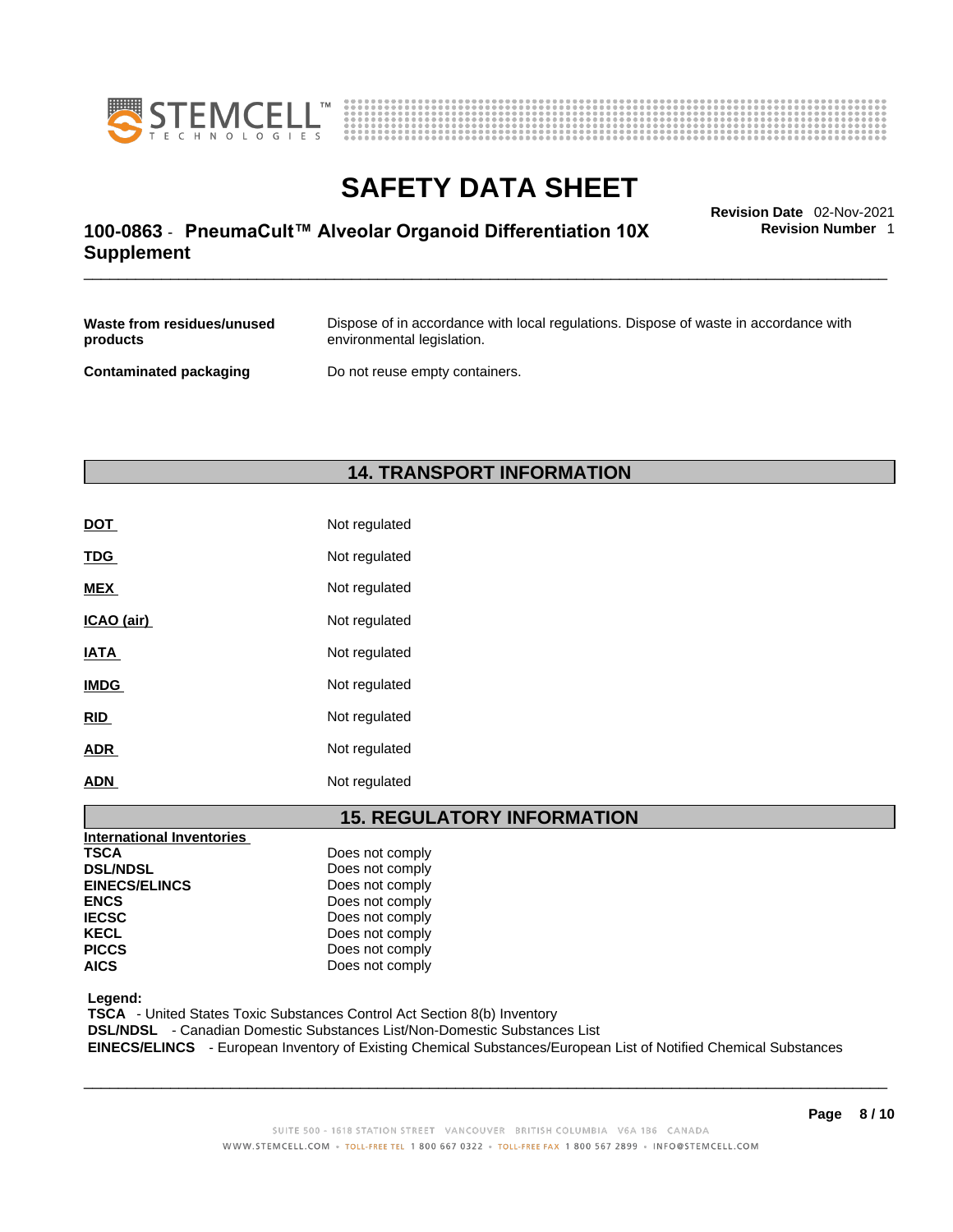



# \_\_\_\_\_\_\_\_\_\_\_\_\_\_\_\_\_\_\_\_\_\_\_\_\_\_\_\_\_\_\_\_\_\_\_\_\_\_\_\_\_\_\_\_\_\_\_\_\_\_\_\_\_\_\_\_\_\_\_\_\_\_\_\_\_\_\_\_\_\_\_\_\_\_\_\_\_\_\_\_\_\_\_\_\_\_\_\_\_\_\_\_\_ **Revision Date** 02-Nov-2021 **100-0863** - **PneumaCult™ Alveolar Organoid Differentiation 10X Supplement**

**Revision Number** 1

 **ENCS** - Japan Existing and New Chemical Substances

 **IECSC** - China Inventory of Existing Chemical Substances

 **KECL** - Korean Existing and Evaluated Chemical Substances

 **PICCS** - Philippines Inventory of Chemicals and Chemical Substances

 **AICS** - Australian Inventory of Chemical Substances

#### **US Federal Regulations**

#### **SARA 313**

Section 313 of Title III of the Superfund Amendments and Reauthorization Act of 1986 (SARA). This product does not contain any chemicals which are subject to the reporting requirements of the Act and Title 40 of the Code of Federal Regulations, Part 372.

#### **SARA 311/312 Hazard Categories**

| Acute health hazard               | Nο |  |
|-----------------------------------|----|--|
| <b>Chronic Health Hazard</b>      | N٥ |  |
| Fire hazard                       | N٥ |  |
| Sudden release of pressure hazard | N٥ |  |
| <b>Reactive Hazard</b>            | N٥ |  |

#### **CWA** (Clean Water Act)

This product does not contain any substances regulated as pollutants pursuant to the Clean Water Act (40 CFR 122.21 and 40 CFR 122.42).

#### **CERCLA**

This material, as supplied, does not contain any substances regulated as hazardous substances under the Comprehensive Environmental Response Compensation and Liability Act (CERCLA) (40 CFR 302) or the Superfund Amendments and Reauthorization Act (SARA) (40 CFR 355). There may be specific reporting requirements at the local, regional, or state level pertaining to releases of this material.

#### **US State Regulations**

#### **California Proposition 65**

This product contains the following Proposition 65 chemicals.

| Chemical name  | California Proposition 65 |  |
|----------------|---------------------------|--|
| Trade secret - | Carcinogen                |  |
|                | Developmental             |  |

### **U.S. State Right-to-Know Regulations**

#### **US State Regulations**

| $1$ ham<br>$-$<br>Παπι<br>ынышы | $m \sim$<br>New<br>Je<br>1Sev | . n<br>™J∪llo<br>. | 'Vania |
|---------------------------------|-------------------------------|--------------------|--------|
| Wate                            |                               |                    |        |